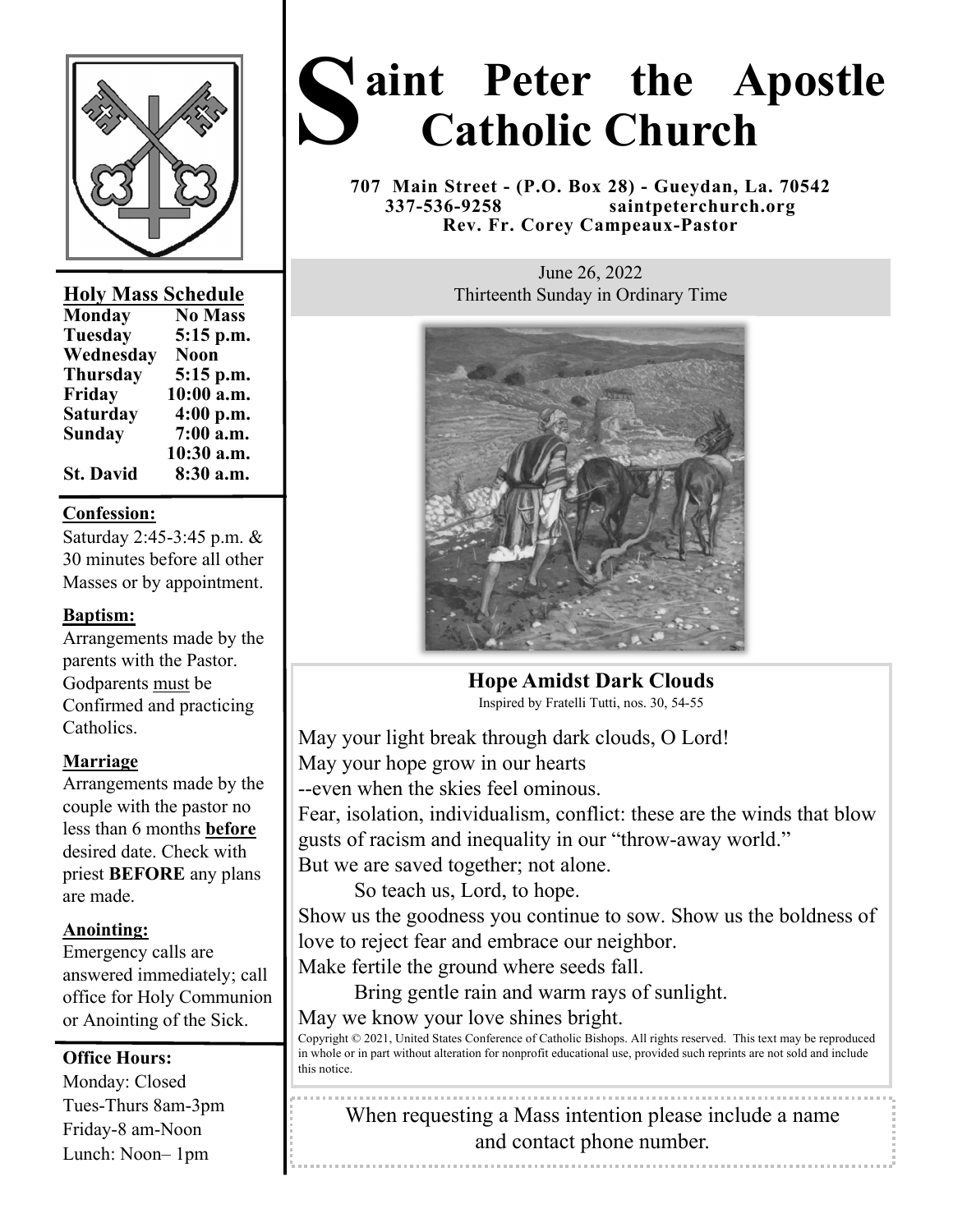#### Prayer for Priests

Eternal Father, we lift up to You these and all the priests of the world. Sanctify them. Heal and guide them. Mold them into the likeness of Your Son, Jesus, the Eternal High Priest. May their lives be pleasing to You. In Jesus' name we pray. Amen.

| 26                                     |                             | 28                           | 29                          | 30                                             |                 |                                          |
|----------------------------------------|-----------------------------|------------------------------|-----------------------------|------------------------------------------------|-----------------|------------------------------------------|
| Reverend<br>Godwin Nzeh,<br><b>CMF</b> | Reverend<br>Mark<br>Odoguje | Reverend<br>Anselm<br>Ofodum | Reverend<br>Paul<br>Onuegbe | Reverend<br>Anthony<br>Ostini, SJ <sup>.</sup> | Pope<br>Francis | Pope<br>Emeritius<br><b>Benedict XVI</b> |

#### Prayer for Seminarians

O Lord Jesus Christ, great High Priest, I pray that you call many worthy souls to your holy priesthood. Enlighten the Bishop and Vocation Director in the choice of candidates, the Spiritual Directors in molding them, and the professors in instructing them. Lead the seminarians daily in your unerring footsteps, so that they may become priests who are models of purity, possessors of wisdom, and heroes of sacrifice. May they be steeped in humility and aflame with love for God and man, apostles of your glory, and sanctifiers of souls. Mary, Queen of the Clergy, pray for us. Amen.

| 26<br>John<br>Dugas                                                                                                                                                                                                                                                                                                                                                                                                                                                                                                                                                                                                                           | 27<br>Tre'<br>Fontenot       | 28 Brother<br>John Paul,<br><b>CJC</b><br>(William<br>Fruge) | 29<br>David<br>Furka |                                                                                                                                                                                                                                                                                                                                                                                                                                                                                              | 30<br>Reverend Mr. Zachary<br><b>Fuselier</b>     | 1 Reverend<br>Blake Dubroc,<br>Director of<br>vocations                                                    | 2 Seminary<br>faculty,<br>parents,<br>benefactors |
|-----------------------------------------------------------------------------------------------------------------------------------------------------------------------------------------------------------------------------------------------------------------------------------------------------------------------------------------------------------------------------------------------------------------------------------------------------------------------------------------------------------------------------------------------------------------------------------------------------------------------------------------------|------------------------------|--------------------------------------------------------------|----------------------|----------------------------------------------------------------------------------------------------------------------------------------------------------------------------------------------------------------------------------------------------------------------------------------------------------------------------------------------------------------------------------------------------------------------------------------------------------------------------------------------|---------------------------------------------------|------------------------------------------------------------------------------------------------------------|---------------------------------------------------|
| Larry, Cindy Benoit<br><b>Tabby Broussard Benoit</b><br><b>Ruston Bourque</b>                                                                                                                                                                                                                                                                                                                                                                                                                                                                                                                                                                 | Pray for healing of the sick |                                                              |                      | St. Peter<br>St. David                                                                                                                                                                                                                                                                                                                                                                                                                                                                       | <b>First Collection</b><br>\$1768.00<br>\$        | 421.75                                                                                                     |                                                   |
| <b>Sandy Breaux</b><br>Angela Chambless<br>Tammy B. Cormier<br>Kaitlyn, Kameryn Cornelious<br>Lori, Joe Dudoit<br><b>Johnny Dupuis</b><br>Dylan, Erin, Gracie Greene                                                                                                                                                                                                                                                                                                                                                                                                                                                                          |                              |                                                              |                      | St. Peter                                                                                                                                                                                                                                                                                                                                                                                                                                                                                    | <b>Second Collection</b><br>\$<br>St. David<br>\$ | 315.00<br>75.00<br>Second collection this weekend is for<br>Peter's Pence (collection for the Holy Father) |                                                   |
| Debbie Guillory<br><b>Earline Hardee</b><br>Janet Hebert<br>Felicia, Karine, Lance, Landon, Margaret, Walter Jr.,<br>Sr., III, Raven, Riley Jolivette Alton,<br>Kylee, Baylie, Ned<br><b>Chuck Martin</b><br>Sidonia Primeaux<br><b>Clyde Reese</b><br>Aimee Sonnier<br>Gardeline Vallo<br>Jerry Wilson<br>Watch, O Lord, with those who wake, or watch, or weep<br>tonight, and give Your angels charge over those who sleep.<br>Tend Your sick ones, O Lord Christ. Rest Your weary<br>ones. Bless Your dying ones. Soothe Your suffering ones.<br>Pity Your afflicted ones. Shield Your joyous ones. And for<br>all Your love's sake. Amen |                              |                                                              |                      | Peace at Last<br>I draw my strength from you Lord,<br>In everything I do.<br>Life has everything to offer<br>When I place my trust in You.<br>You've brought Your love into my heart<br>And have filled it with hope anew.<br>You have given my life new meaning<br>And the wisdom to guide me through.<br>When troubles and sorrows come to me<br>And I seem to be downcast,<br>I'll remember the trust I've placed in You<br>And I'll be filled with peace at last.<br>Shirley Hile Powell |                                                   |                                                                                                            |                                                   |

The miracles of Christ are not a display of power, but signs of the love of God.

Pope Benedict XVI, Address to pilgrims, Our Sunday Visitor Publishing,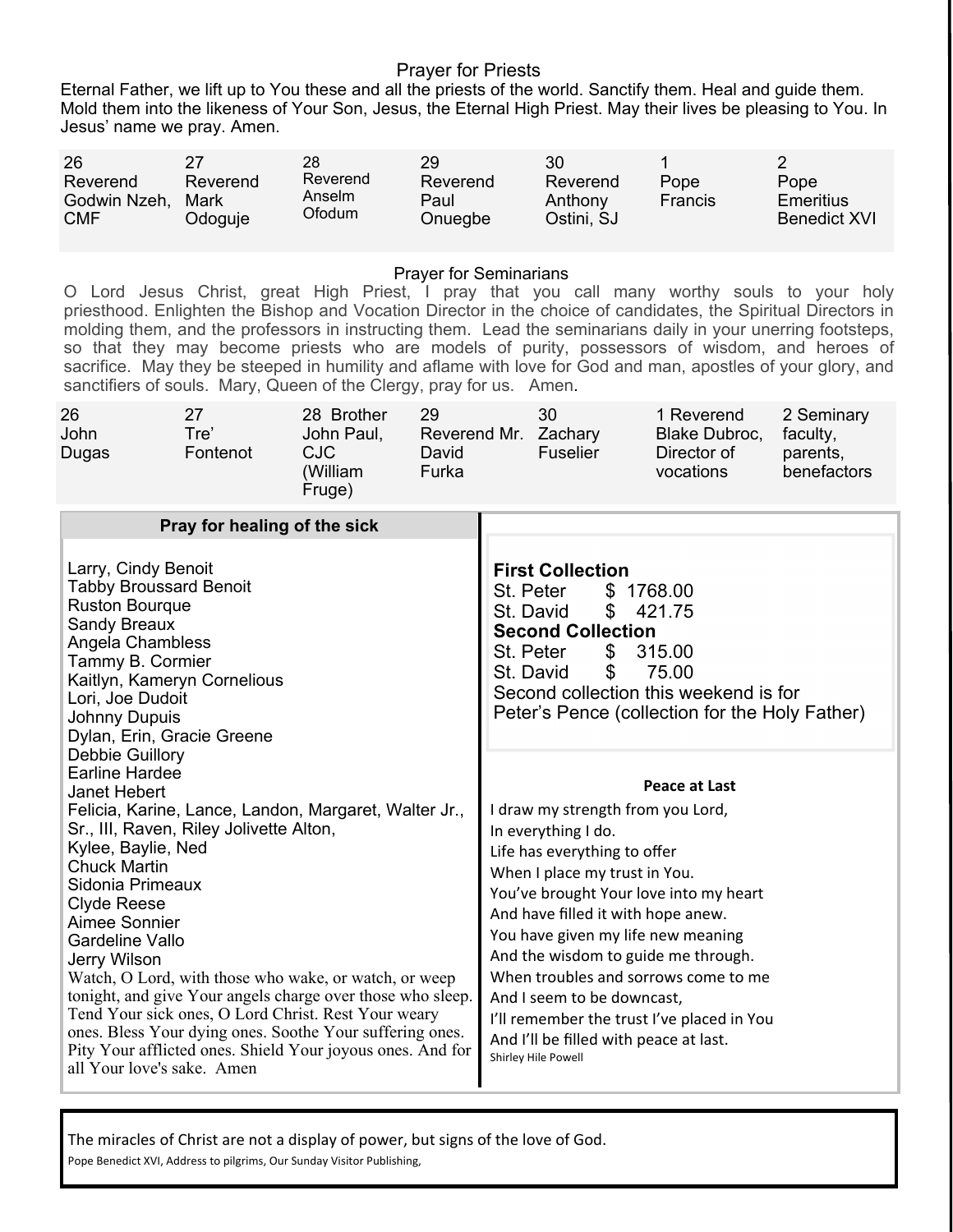One of the most difficult problems we encounter is the problem of suffering. We ask, "Why is there suffering in the world?" The problem seems to be compounded when we recall that God is good. We ask, "How can a good God permit such suffering?" Pope St. John Paul II answers:

The answer which comes through this sharing, by way of the interior encounter with the Master, is in itself something more than the mere abstract answer to the question about the meaning of suffering. For it is above all a call. It is a vocation. Christ does not explain in the abstract the reasons for suffering, but before all else He says: "Follow me!" Come! Take part through your suffering in this work of saving the world, a salvation achieved through my suffering! -*Salvifici Doloris* #26

There is no quick answer to suffering. God's response can be explained in part that He chose to bear all our human sufferings in Himself.

The origin of suffering and death is from sin, not from God. When God created man, He created us and all of creation good and without suffering as we know it now. The goodness of this order depended upon God. He gave us all that we need. Satan tempted us into believing God was our ival, who stood in the way of achieving greatness. The opposite is true. God is our everything, and he is our means to achieving our highest potential. Believing the lie and sinning against God ruptured our relationship with God, and as a further consequence, our relationship with each other and nature.

The devil from the beginning cannot create or completely destroy. Instead, he opts to pervert God's plans and creatures to make a mockery of God. To make a contemporary analogy, God created the heavens and the earth and all that is within them. Satan convinced us that this creation is not good enough and that we need to create a 'virtual' reality, one made in our own image and likeness. It is a subtle enough lie that most do not realize in choosing virtual reality over actual reality you sin against God.

Satan has convinced many of us that we need to save ourselves. We have grown accustomed to the idea that God cannot or will not help us. We don't pause to consider what greater wisdom God might have. This is very short-sighted and prideful to believe we have knowledge superior to God. As a result we bear more and more the consequences of our actions. There is war and strife. St. Jacinta of Fatima related that our Lady told her that war is punishment for sin. This is not a punishment which God initiates, it is a punishment that results directly from our actions. As marriage is redefined, the family structure and society fragment further and further. We are sinking deeper and deeper into the depravities which our sins merit. There is little hope of change without God's intervention.

God's ultimate response to sin, suffering and death is the passion, death and resurrection of Jesus. He takes upon himself the penalty of our sin. Through Jesus' suffering he becomes the way to salvation. Through Jesus' passion God does what we can not, transform human suffering. If we unite our sufferings with Christ, they become salvific.

Suffering is a difficult topic. The Church describes it as a mystery. There is no kind of 'mathematical' answer to it, as we might desire. However, Jesus is willing to suffering with us to give us meaning and lead us to eternal life. I believe that following Jesus is the best answer. He truly is the way, the truth and the life. I implore you commit yourself to deeply following Jesus and then compare your life over time with how it was when you did things your own way.

Fr. Campeaux